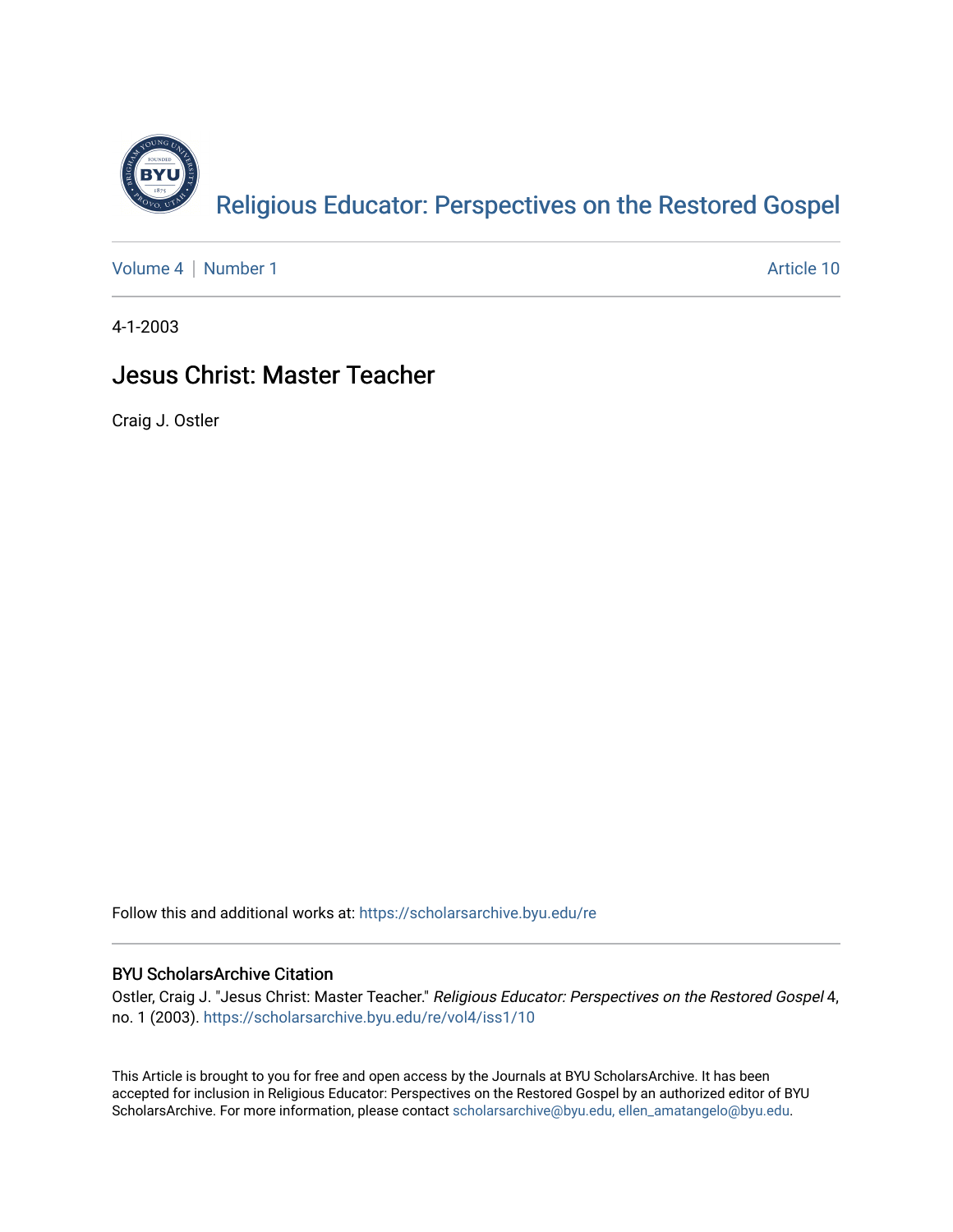# Jesus Christ: Master Teacher

Craig J.Ostler

Craig J. Ostler is an associate professor of Church history and doctrine at BYU.

The Savior is the Master Teacher, and He uses divine methods and purposes to teach the definitive course. In His instruction, particularly in the revelations of the Doctrine and Covenants, the Lord exemplified several approaches that we should consider in our teaching responsibilities: preparing meaningful messages; bearing testimony; applying the message to the listener; expressing love, forgiveness, and appreciation; teaching truth from the heart; enhancing curiosity; teaching the mysteries of the kingdom; disciplining and chastening; holding people accountable; guiding students in their assignments; and leading the way.

# Preparing Meaningful Messages

The Lord did not make idle chitchat in teaching. He knew the doctrines that needed to be taught, and He was very specific in the commands or assignments He gave concerning gospel instruction. He required the same standard of His servants. For example, He counseled Hyrum Smith, "Seek not to declare my word, but *first seek to obtain my* word, and then shall your tongue be loosed; then, if you desire, you shall have my Spirit and my word, yea, the power of God unto the convincing of men"  $(D&C 11:21;$  emphasis added).

Further, He commanded the Saints to "teach one another the *doctrine of the kingdom*<sup>n</sup> and to "*teach ye diligently*  $\ldots$  that ye may be prepared in all things  $\ldots$  to magnify the calling whereunto I have called you" ( $D&C 88:77-78$ , 80; emphasis added).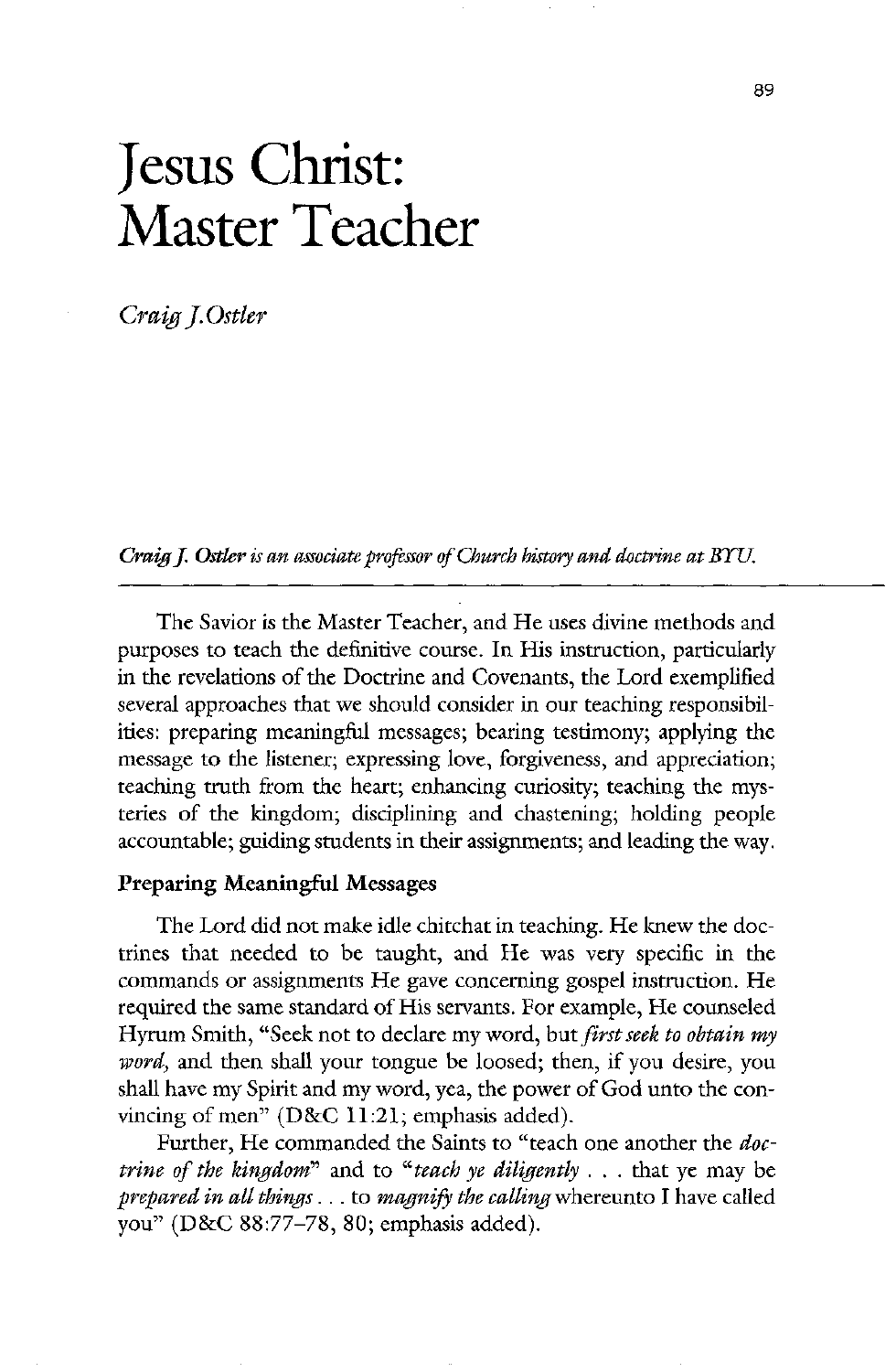The Lord approached His teaching responsibility with a seriousness that was commensurate with the message of salvation. The revelations emphasized quality time—that is, the Lord had a work to carry out, and He helped the Saints by giving them meaningful assignments and staying on task. The spirit of the revelations indicates that the time is short and that, similarly, gospel teachers should be about the Father's business. The time in the classroom is precious, and if the instructors' and students' efforts are worthy of the companionship of the Spirit, teaching will be directed, attended, and confirmed by the power of the Holy Ghost (see  $D&C 50:21-22$ ). That Spirit will give life to lessons prepared with meaningful forethought

# **Bearing Testimony**

Another simple but important aspect of the Savior's teaching was bearing witness of the truthfulness of the revelations. "These commandments are of me," He testified in His preface to the Book of Commandments  $(D&C 1:24)$ . "Search these commandments," He continued, "for they are true and faithful, and the prophecies and promises which are in them shall all be fulfilled"  $(D&C 1:37)$ .

Jesus Christ began many of the revelations in the spirit of testimony,

preparing the hearts of the Saints to receive the truths He was about to reveal. Often, His testimony was brief and straightforward: "A great and marvelous work is about to come forth unto the children of men. Behold, I am God; give heed unto my word" (D&C 6:1-2; 11:1; 12:1-2; 14:1-2).

Teaching as the Savior did suggests that religious educators follow this example. Gospel teachers can increase their effectiveness as servantteachers of the Master by beginning their lessons with brief, clear, and direct testimony regarding the principles they will discuss.

# Applying the Message to the Listener

The Savior frequently sealed the truthfulness of the revelations with the charge that His servants should go forth applying the teachings they had received. The Lord concluded several revelations with encouragement and a witness that He spoke the truth and that the Saints would be blessed in their obedience. For example, in a revelation calling Stephen Burnett to preach the gospel, He instructed, "Therefore, declare the things which ye have heard, and verily believe, and know to be true. Behold, this is the will of him who hath called you, your Redeemer, even Jesus Christ. Amen" (D&C 80:4-5). Likewise, teachers bless their students by sealing teachings with admonitions to live the truths they have been taught.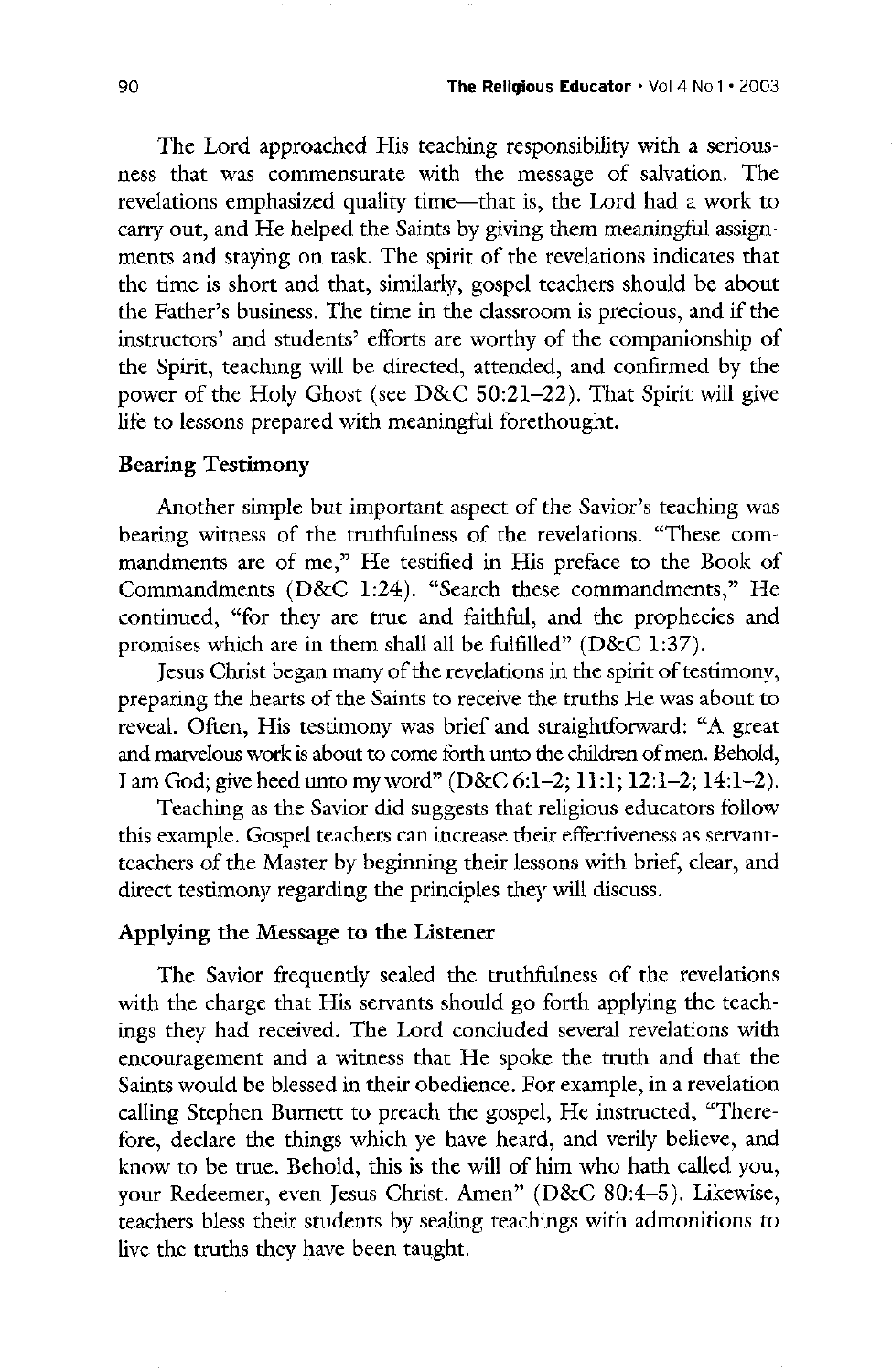# Expressing Love, Forgiveness, and Appreciation

In the revelations of the Restoration, the Lord frequently expressed love and compassion to His disciples. The old adage that students do not care how much a teacher knows until they know how much the teacher cares conveys this aspect of teaching.

The Savior extended mercy in forgiving sins and strengthened the Saints in expressing confidence in them. "Behold, thy sins are forgiven thee," He declared to Emma Smith, "and thou art an elect lady, whom I have called" ( $D&C$  25:3). In a revelation directed to Thomas B. Marsh, the Lord declared, "Thomas, my son, blessed are you because of your faith in my work"  $(D&C 31:1)$ .

In a further example, when inspired by the Spirit of God, the Prophet Joseph Smith expressed his sentiments and those of the Lord, "Dear and well-beloved brother, Brigham Young, verily thus saith the Lord unto you: My servant Brigham, it is no more required at your hand to leave your family as in times past, for your offering is acceptable to me" (D&C 126:1). Furthermore, the Savior often addressed His servants as His friends (see D&C 84:77;  $93:45; 94:1; 98:1; 100:1;$ 104:1). Students are led to live the commandments when they know

that they are known and loved

# Teaching Truth from the Heart

Truths of the gospel are best taught from the heart. That is, the instructor teaches the gospel from the soul, not simply from a lesson outline. Going through the motions of teaching will not communicate the principles of the gospel from the heart of the teacher to the heart of the student. The Savior's words were heartfelt, even to piercing the very soul. In the revelations, His words are described as being "quick and powerful, sharper than a two-edged sword, to the dividing asunder of the joints and marrow, soul and spirit"  $(D&C 33:1)$ .

In this dispensation, the Lord blessed faithful teachers that "thy *beart* shall be opened to teach the truth" ( $D&C$  23:2; emphasis added; see also  $D&C$  23:3). In addition, the Lord instructed the Prophet Joseph Smith and Sidney Rigdon, "Speak the thoughts that I shall put in your hearts;  $\ldots$  declare whatsoever thing ye declare in my name, in solemnity of heart, in the spirit of meekness, in all things. And I give unto you this promise, that inasmuch as ye do this the Holy Ghost shall be shed forth in bearing record unto all things whatsoever ye shall say"  $(D&C 100:5, 7-8).$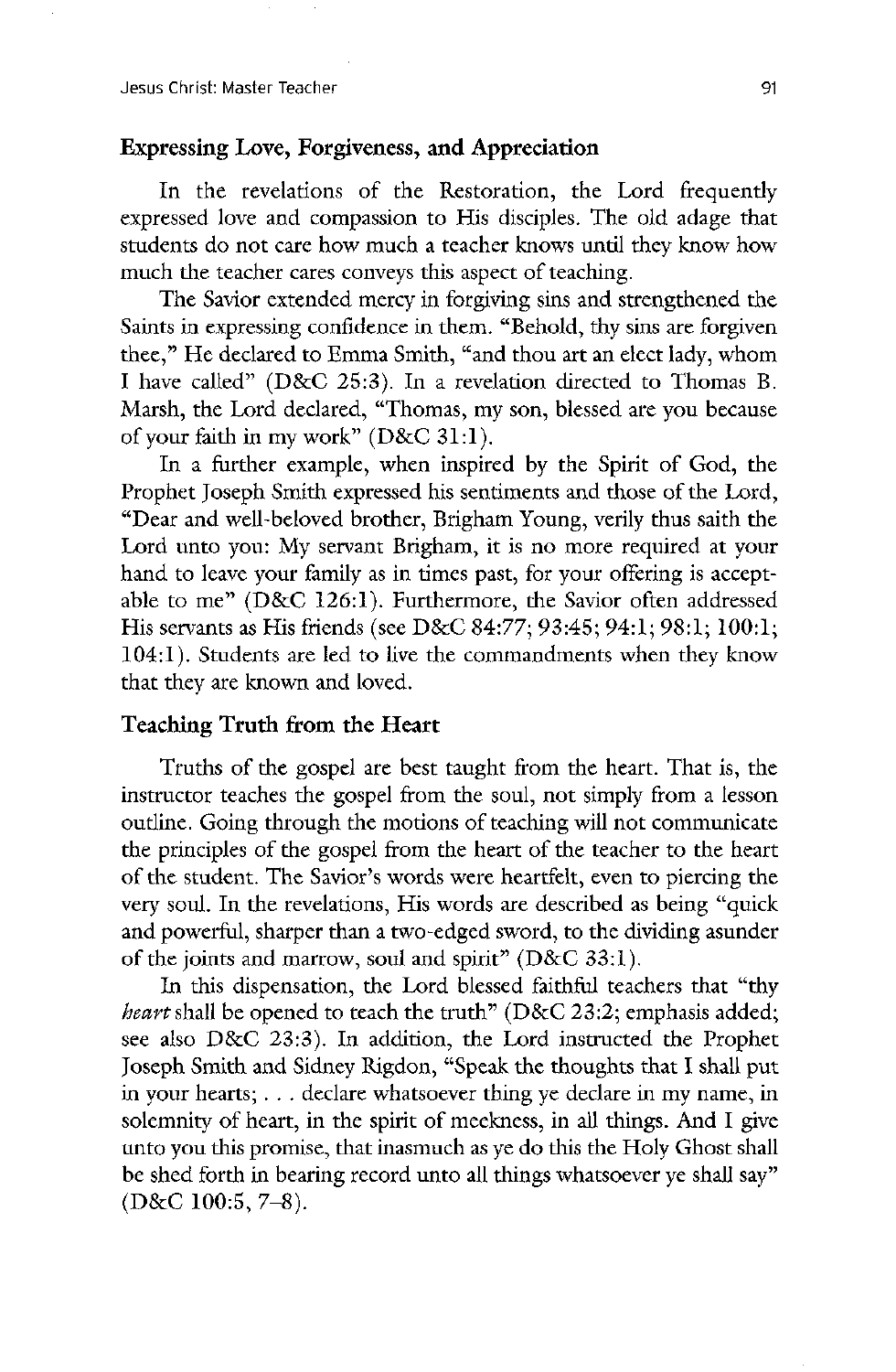## **Enhancing Curiosity**

some of the most effective teaching occurs when instruction is prompted by student questions. The Lord frequently taught by responding to questions posed by the Prophet Joseph Smith or to requests made by others. Even a brief review of the historical headings to the Doctrine and Covenants demonstrates this principle. In many instances, specific doctrinal questions were answered in the revelations. Inquiries dealt with topics such as how to obtain a forgiveness of sins, how to recognize if revelation is from God, what events will attend the Savior's Second Coming, and what conditions will prevail during the Millennium. Modern students often ask questions on similar topics. Many of the best days in teaching are when students become actively involved by asking questions

However, this is not to say that the Prophet Joseph Smith and other early saints determined the topics of discussion in the revelations of the Restoration. The Lord directed the Restoration and placed the Prophet in circumstances that, predictably, elicited questions on certain topics. Likewise, an attentive teacher may set up the classroom and learning experiences to enhance the curiosity of students in predetermined directions. In the case of the Restoration of the gospel, the Lord designed the curriculum by means of assignments that He gave to the Prophet Joseph Smith. For example, the Lord asked Joseph to translate the Book of Mormon, organize the Church of Christ, and work on the inspired translation of the Bible. These assignments actually gave opportunity for questions to be posed in areas that the Lord, in His wisdom, knew would be asked (see Joseph Smith—History  $1:68$ ;  $D&C$  $18; 77; 113.$ Similarly, if teachers direct students to the scriptures for answers to questions, students will often desire further clarification and ask questions of their own after reading the scripture passages. Thus, as instructors study the scriptures with students, the students will be prompted to ask questions, thereby allowing the instructor or the Spirit to teach the most valuable and applicable doctrines and principles that are most appropriate in their lives

# Teaching the Mysteries of the Kingdom

On each occasion after revealing a new insight to eternity, the Lord waited until joseph and the saints were ready for additional light and truth before He revealed more. The Savior repeatedly returned to discuss previous topics, when He knew that the Saints were prepared to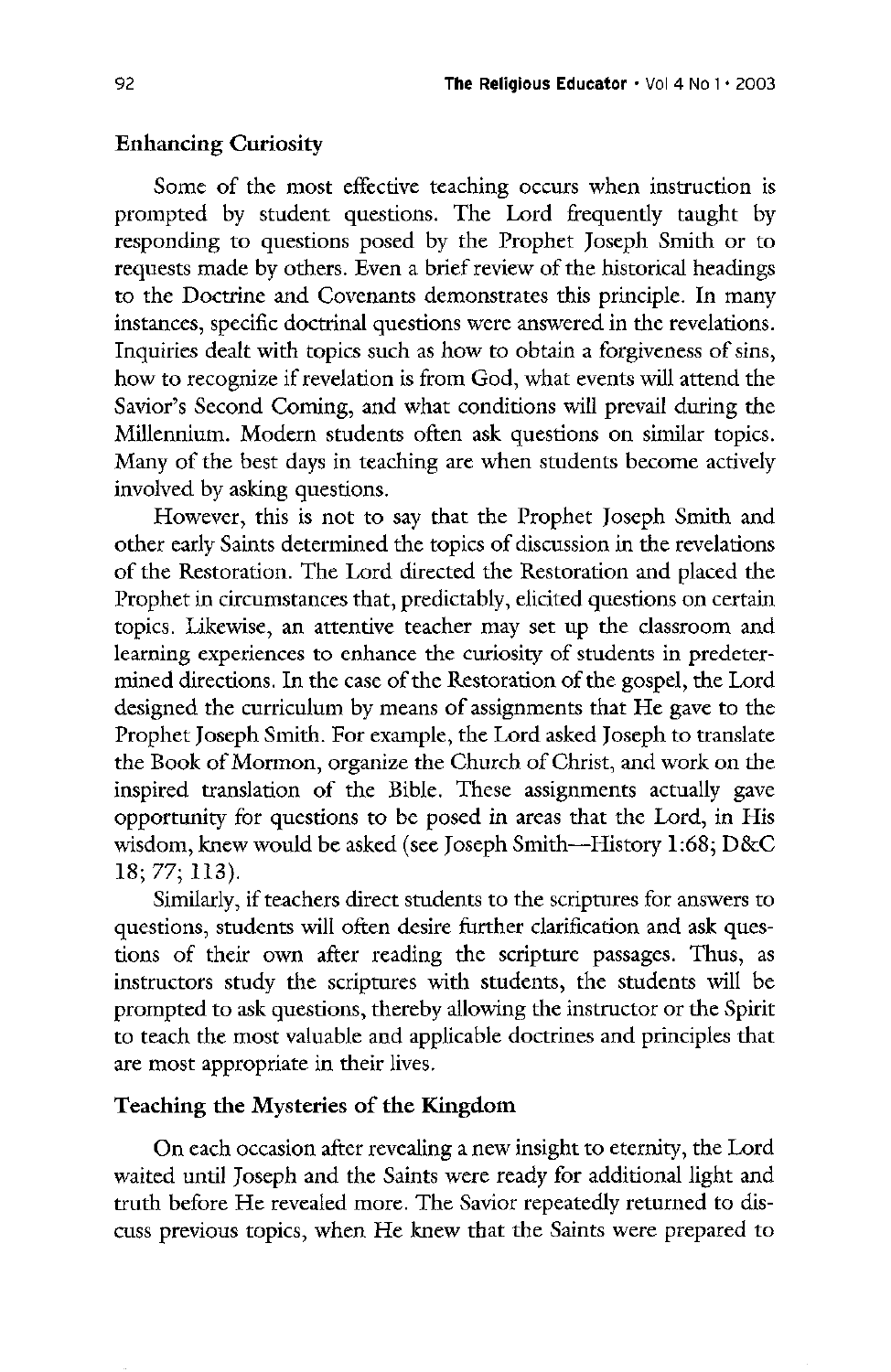learn more on that subject. For example, information came line upon line regarding the Second Coming and the Millennium (see  $D&C$  29; 43; 45; 88; 101; 130; 133), the law of consecration (see D&C 38; 42; 51; 70; 78, 82; 83), and the law of celestial glory (D&C 76; 131; 132; 137). This instructional approach emphasizes teaching from the scriptures sequentially rather than by topic, especially for young students, and thus allowing the doctrines to be unfolded line upon line.

The Lord revealed several items to the Prophet Joseph Smith that he was not to teach the world or the Saints at that particular time (see Moses 1:42, 4:32). The Savior instructed, "Remember that that which cometh from above is sacred, and must be spoken with care, and by constraint of the Spirit" ( $D&C$  63:64). Further, with reference to the visions of eternity and the degrees of glory, the Prophet Joseph Smith taught, "I could explain a hundred fold more than I ever have of the glories of the kingdoms manifested to me in the vision, were I permitted, and were the people prepared to receive them."<sup>1</sup>

Comfortingly, the Lord assured the Saints that even if they were not prepared for answers to their questions, answers were available and would be given when they were better prepared to receive them (see D&C 101:32-34;  $121:26-28$ ). Similarly, students should know that there are appropriate answers to their questions, even to their hard questions. However, they must trust their teachers' good judgment that the answers sought will come at a later but proper time and place.

# Disciplining and Chastening

The Lord was forthright in His discipline and chastening. At various times, the chastening was privately administered; and, at other times, the Lord publicly corrected those in error. For instance, Oliver Cowdery was told to take Hiram Page aside "between him and thee alone, and tell him that those things which he hath written from that stone are not of me and that Satan deceiveth  $\text{him}$ " (D&C 28:12). On the other hand, the Savior later instructed the individual members of His Church: "If thy brother or sister offend many, he or she shall be chastened before many. And if any one offend openly, he or she shall be rebuked openly.  $\ldots$  If any shall offend in secret, he or she shall be rebuked in secret, that he or she may have opportunity to confess in secret to him or her whom he or she has offended, and to God, that the church may not speak reproachfully of him or her"  $(D&C)$  $42:90 - 92$ ).

Thus, we read that the Lord chastened the Saints for not building the temple in Kirtland, Ohio (see  $D&C 95:1-12$ ) and for their disunity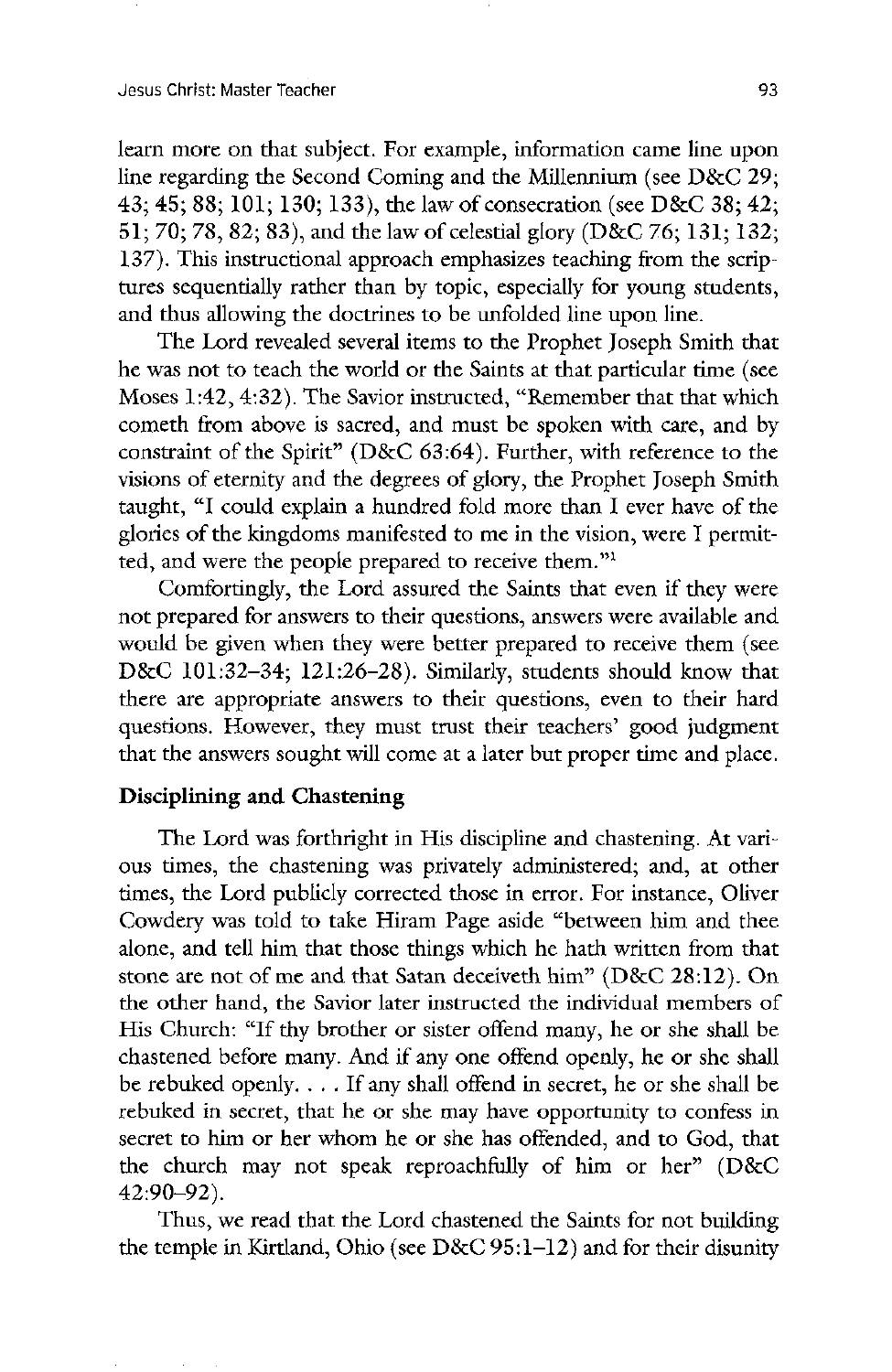and disobedience to the celestial law required to build up Zion (see D&C  $101:1-9$ ;  $105:1-6$ ). Further, the Lord's rebuke and warning to the Prophet Joseph Smith after the loss of the 116-page manuscript of the Book of Mormon is especially poignant: "How oft you have transgressed the commandments and the laws of God, and have gone on in the persuasions of men. For, behold, you should not have feared man more than God. Although men set at naught the counsels of God, and despise his words—yet you should have been faithful"  $(D&C 3:6-8)$ . Likewise, a trusted teacher may discipline his or her students with "a tender but firm voice" (explanatory introduction to the Doctrine and Covenants).

an additional principle important in disciplining is that the lord prepared a way of deliverance before He chastened. For example, Christ had the situation firmly in hand to compensate for the Prophet's weakness when Joseph was persuaded by Martin Harris to give Martin the 116-page manuscript. The Lord not only had the small plates of Nephi prepared to replace the material on the lost manuscript but also was preparing Oliver Cowdery to be a scribe and a witness of the Restoration with Joseph. It is important that teachers faithfully chasten students concerning their inappropriate behavior, but it is equally important that teachers have a plan by which they can correct students errors Similar to situations in which teachers may find themselves, the Lord corrected immature behavior. The mistakes of youth were not uncommon in the infant Church. When young elders taught the gospel by jumping up from the floor and striking their head on a ceiling joist or behaving like a baboon, He required them to act with dignity (see D&C 50:1-4, 13-18). Specifically, He asked them to evaluate their behavior against the standard of gospel teaching. When they misbehaved, was the Comforter able to teach the truth? Were the teacher and the student both edified? (See D&C  $50:13-14$ ,  $21-22$ .) If their behavior was not acceptable to the abiding Spirit of the Holy Ghost, it was not of God and thus not acceptable to the Master Teacher. Note, however, that the Lord did not issue a more condemning rebuke for mistakes than was justified. In the summer of 1836, during a period of great financial distress for the Church, the Prophet Joseph smith traveled several hundred miles to look for a secret treasure to pay debts he had incurred (see  $D&C$  111). Although this activity was not sinful, neither was it complimentary to the Church. The Lord wisely addressed Joseph's choice to seek the treasure as evidencing a lack of judgment, but not as wickedness: "I, the Lord your God, am not displeased

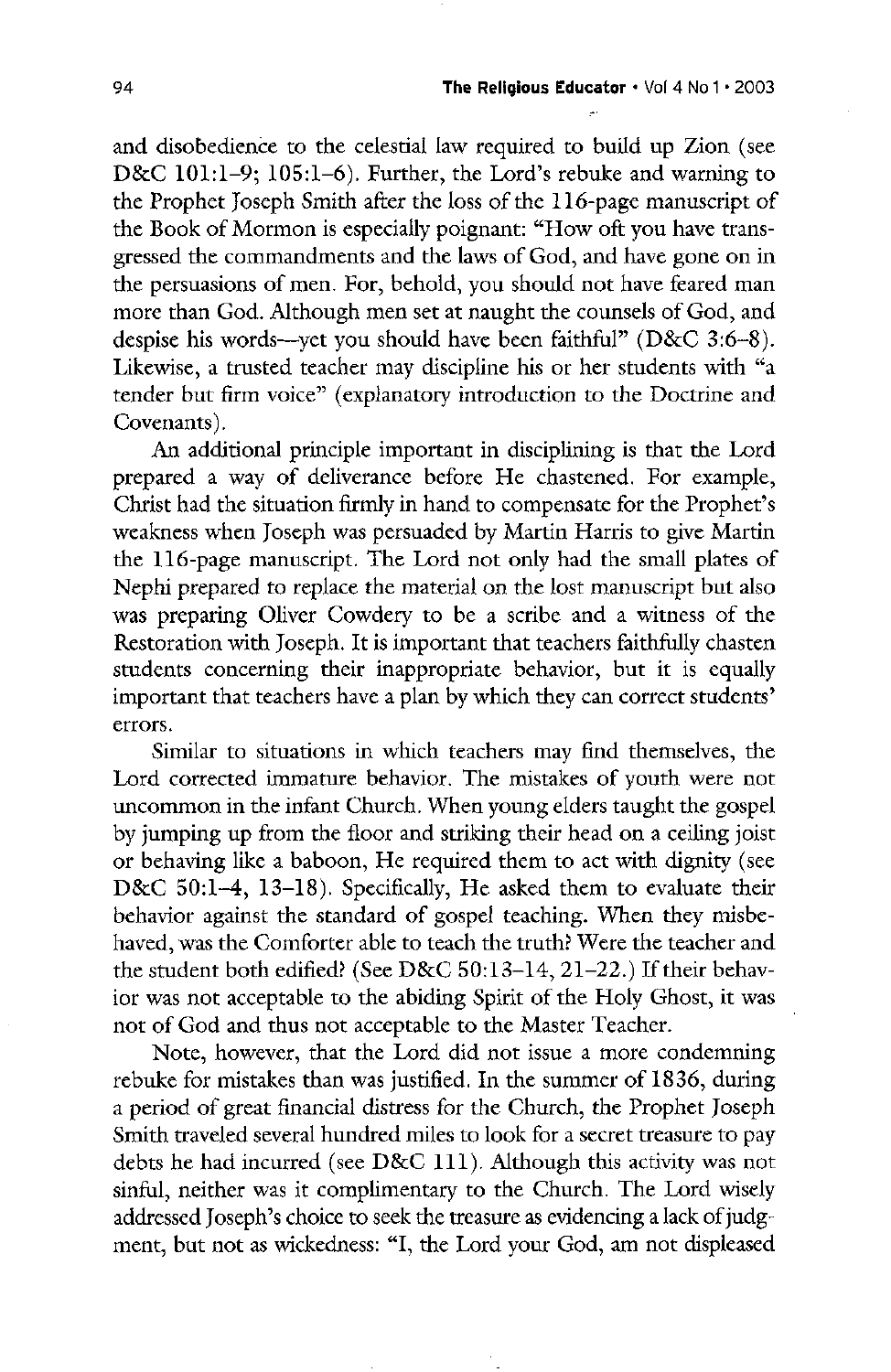Jesus Christ: Master Teacher 1959 (1999) 1998 (1999) 1998 (1999) 1998 (1999) 1998 (1999) 1998 (1999) 1998 (199

with your coming this journey, notwithstanding your *follies*" ( $D&C$  $111:1$ ; emphasis added). We can even imagine that Christ may have had a smile on His face as He revealed these words of mild rebuke. The Lord did not ignore the need to correct the Prophet's foolish choice; however, the Savior was tempered in His reproof. He directed the Prophet's company to more significant and appropriate activities. That is, they were to seek another treasure in the city of Salem, Massachusetts—knowledge regarding the ancient inhabitants and founders of the area, which included some of the earliest Smiths to come to America (see  $D&C$  111:9-10).

## Holding People Accountable

The Savior held His servants, especially the Prophet Joseph Smith, accountable for the directions and assignments He gave them. He was sincerely concerned about their gospel understanding, progress, and obedience. For example, it is clear in the revelations of the Doctrine and covenants that the lord placed the responsibility to translate the Book of Mormon and the inspired translation of the Bible squarely on the shoulders of the Prophet Joseph Smith (Joseph Smith—History 1:59–60;  $D&C$  3:5). When revealing additional information regarding the signs of the Second Coming, the Lord informed the Prophet Joseph Smith and the Saints: "And now, behold, I say unto you, it shall not be given unto you to know any further concerning this chapter until the New Testament be translated, and in it all these things shall be made known; wherefore I give unto you that ye may now translate it, that you may be prepared for the things to come" ( $D&C$  45:60–61). jesus christ expected his servants to become familiar with previous revelation and prophetic writings. Moreover, and unmistakably, the Lord taught that unless His servants personally understood previous scripture and were prepared to learn, He would not teach them the greater mysteries of the kingdom (see  $D&C$  30:1-3; 50:28-30;  $76:114 - 18$ ;  $84:23 - 25$ ,  $57 - 58$ ).

# Guiding Students in Their Assignments

Whenever the Savior gave callings or assignment to the Saints, He also promised to guide and strengthen them in fulfilling those assignments. That is, first, the Lord counseled and commanded the Saints, and then He assured them that He would be with them to help them fulfill the command or that He would provide means to accomplish the things He had commanded them.